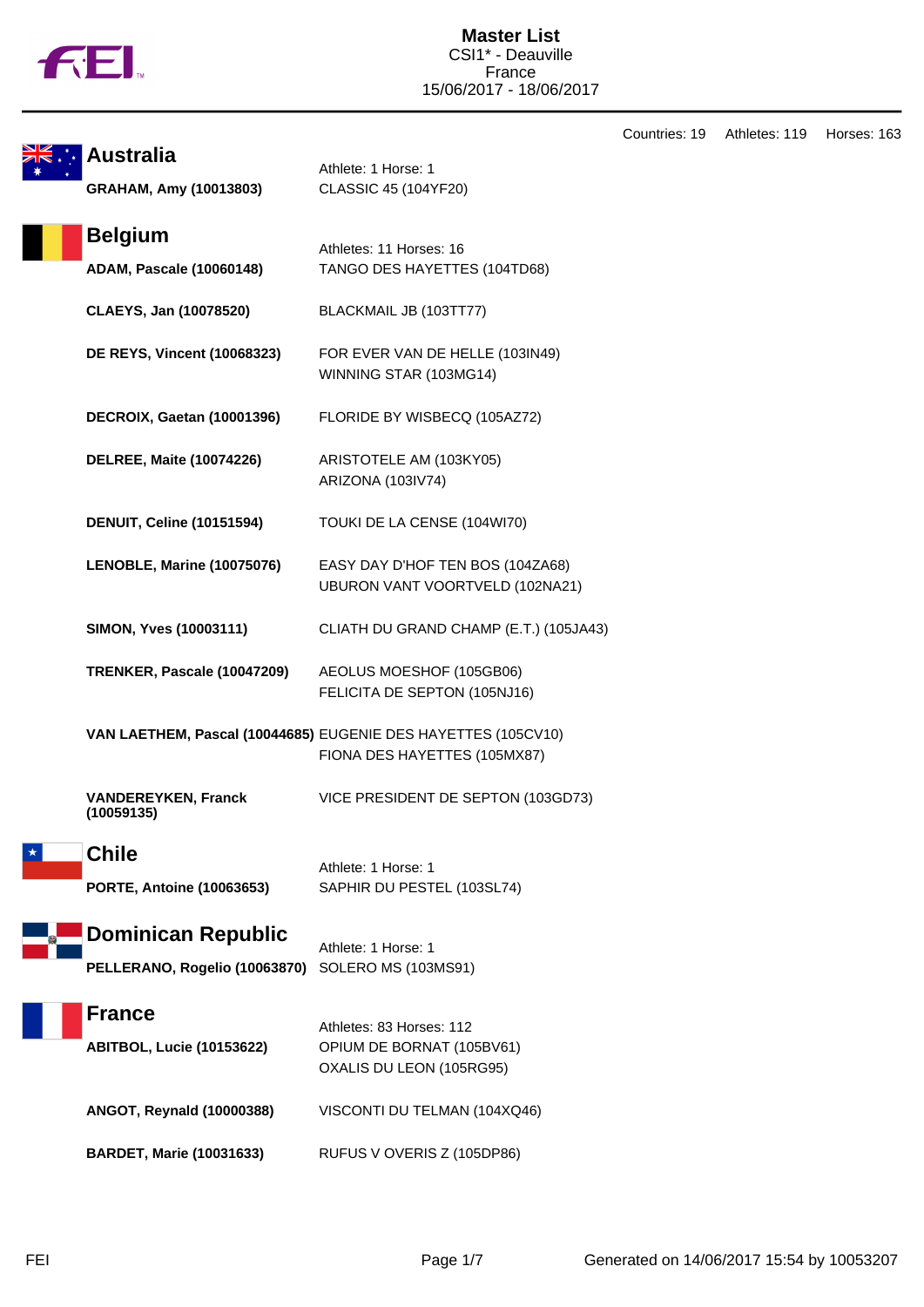

| <b>BENROMDHANE, Myriam</b><br>(10145144)                | TWIGGY D'ALPA (105JY18)                                       |
|---------------------------------------------------------|---------------------------------------------------------------|
| BERTRAND, Felicie (10022456)                            | CHACON LS LA SILLA (104LX59)<br>MIXCOAC LS LA SILLA (104ZK23) |
| <b>BLIN LEBRETON, Guillaume</b><br>(10008587)           | UNANIME DES FORETS (104NU99)                                  |
| <b>BOUDET, Aude (10061296)</b>                          | REGENCE (103EN10)<br>UTHAT DE LA ROQUE (104EW18)              |
| BOUGUENNEC, Regis (10019521) VEYRON (DE) (104YR83)      |                                                               |
| BOULANGER, Antoine (10008379) THEA DE LA TINE (104YS57) |                                                               |
| BOULARD, Christel (10020761)                            | UP'SILON DU LYS (104HL13)                                     |
| <b>BOUTON, Marine (10022515)</b>                        | CONNOR 42 (103DS96)                                           |
| BREANT, Geoffroy (10019207)                             | AXOR MOUCHE (105JF11)                                         |
| CADIOU, Erwan (10001237)                                | VISTA DU PONANT (105AQ68)                                     |
| <b>CHAMPION, Alexis (10008858)</b>                      | NEVIDENT Z (105LK40)                                          |
| <b>CLERET, Karine (10139726)</b>                        | FELIZ DJ (103OY35)                                            |
| COCK, Rudy (10016474)                                   | DORET (105LA05)<br>UN DOLLAR DE BLONDEL (104KO01)             |
| <b>CONDE FERREIRA, Camille</b><br>(10073783)            | UNEHISTOIRE DU MORION (104QO24)                               |
|                                                         | VIOLETTA GEM (104XF18)                                        |
| <b>CORAL, Edouard (10022627)</b>                        | SOAN DU LANDIN (103LK04)                                      |
| DARTY, Clara (10009586)                                 | QUASTYING DES PROYES (103OU29)<br>TSAR D'EN HAUT (104TR32)    |
| DAVID, Charles (10142570)                               | SOQUETTE DE LA ROQUE (103MD05)                                |
| DAVID, Frédéric (10064072)                              | LAFITTE DE MUZE (105IM18)<br>LEVITA VD BISSCHOP (105KH15)     |
| DAVID, Jerome (10044874)                                | QUINCY DU PITRAY (103NN82)<br>UNE ETOILE DE NATH (104FO15)    |
| <b>DE JORNA, Olivia (10061340)</b>                      | VIVALDI DE MAI (102VV25)                                      |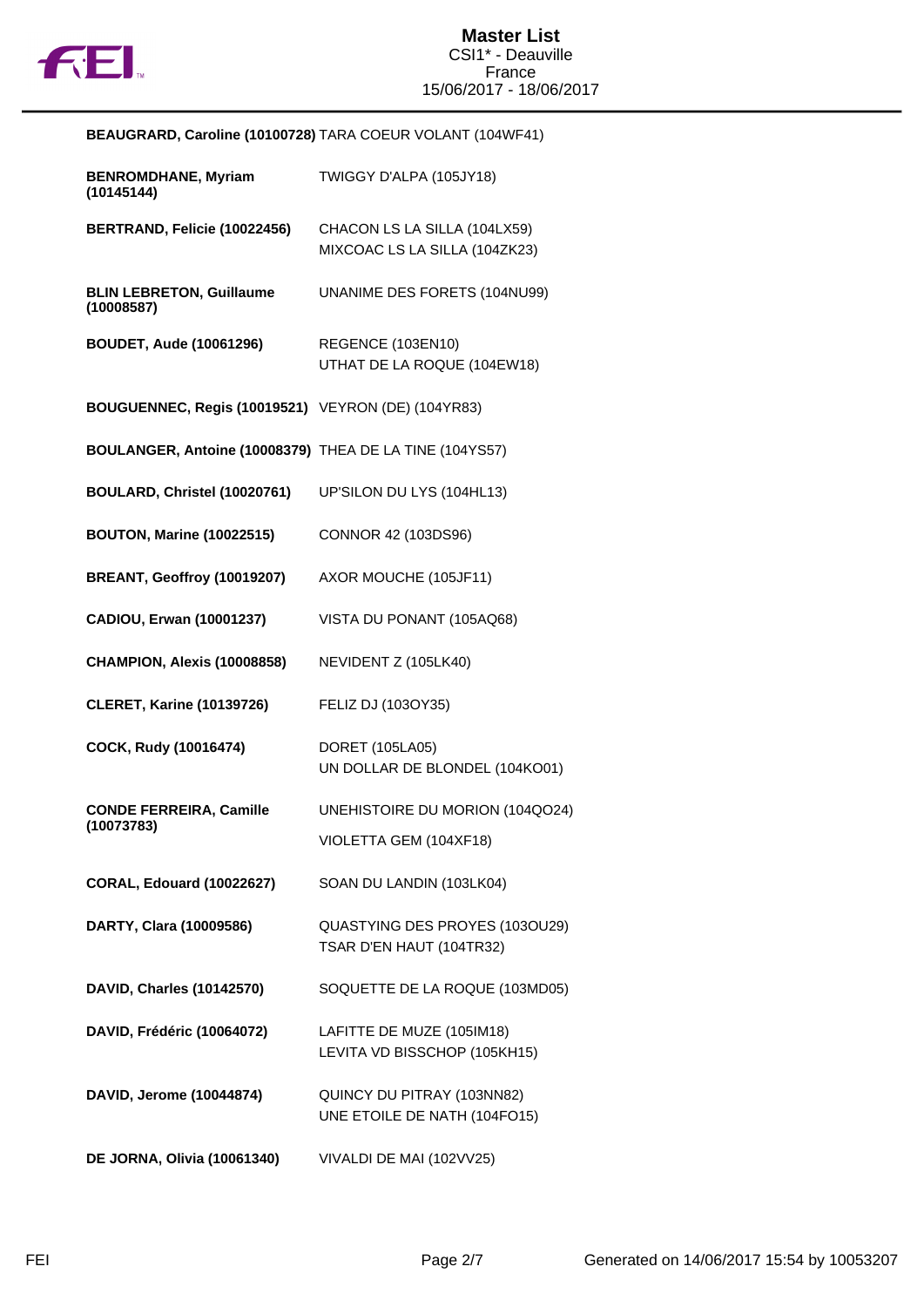

| DE ROTHSCHILD, Alexandre<br>(10065306)                     | TUM PLAY DU JOUAS (103VQ19)                                      |
|------------------------------------------------------------|------------------------------------------------------------------|
| DE ROTHSCHILD, Olivia                                      | TELDAME DE LA NUTRIA (104DE14)                                   |
| (10066547)                                                 | TOSCANE DE KERARROUAN (104JM90)                                  |
| DECAQUERAY, Ninon (10083329) PARADIS LATIN (102PT18)       |                                                                  |
| DELAVEAU, Valentine (10111938) VIVALDI D'EUSKADI (105GM92) |                                                                  |
| <b>DIVERRES, Marie (10120347)</b>                          | AIR PEGASUS (105QO22)<br>QASSIS DES HAYETTES Z (104FM76)         |
| DODIN, Alexandra (10076811)                                | DARIUS Z (103FA62)<br><b>FLOOR S (105NI09)</b>                   |
| <b>DOLLEANS, Anne France</b>                               | FIRST CAROSSO (105BB05)                                          |
| (10074057)                                                 | SISYGIE DE B'NEVILLE (103XN26)                                   |
| EPAILLARD, Brieuc (10142594)                               | ALLUMETTE D' AUGE (105BI72)<br>PIGMALION DU ROZEL (102ZQ86)      |
| <b>FAJFER, Helene (10019517)</b>                           | ALCARA DU BECHET (105RF19)<br>TWINCY POURPRE (104XC43)           |
| <b>FONTAINE, Cyril (10017245)</b>                          | SALTO DE NAOURS (103RW41)                                        |
| <b>GILLES, Manon (10135648)</b>                            | BARNUM DE TALMA (105NS99)<br>GEPETTO VAN HET SPEIENHOF (104JW17) |
| <b>GIRAUD, Flore (10081150)</b>                            | JIN VAN DE MALTAHOEVE (105EP75)<br>VOYOU DU BOBOIS (105AQ83)     |
| GRIVEAU, Olivia (10059144) SAMBA LOUVO (103ZB98)           |                                                                  |
| HANQUINQUANT, Tony (10077643) VAHINE DE FAVI (104ZX10)     | VARENTA GEM (104XE86)                                            |
| <b>HEDOUIS, Aude (10153877)</b>                            | VIRTUOSE M'AUREA (105RG69)                                       |
| <b>HENKEL, Solene (10153523)</b>                           | BELLINE DE MERE (105QY29)                                        |
| HERMON, Charlotte (10046774)                               | UXOR DU FORON (104YO26)                                          |
| <b>JOULIA, Elodie (10059219)</b>                           | QUINOA DU THEIL (103AE93)                                        |
| <b>KLOUYTTEN, Alexandra</b>                                | ANDALIE DE BIEVILLE (105RD14)                                    |
| (10044861)                                                 | BALZAC DE BIEVILLE (105RH29)                                     |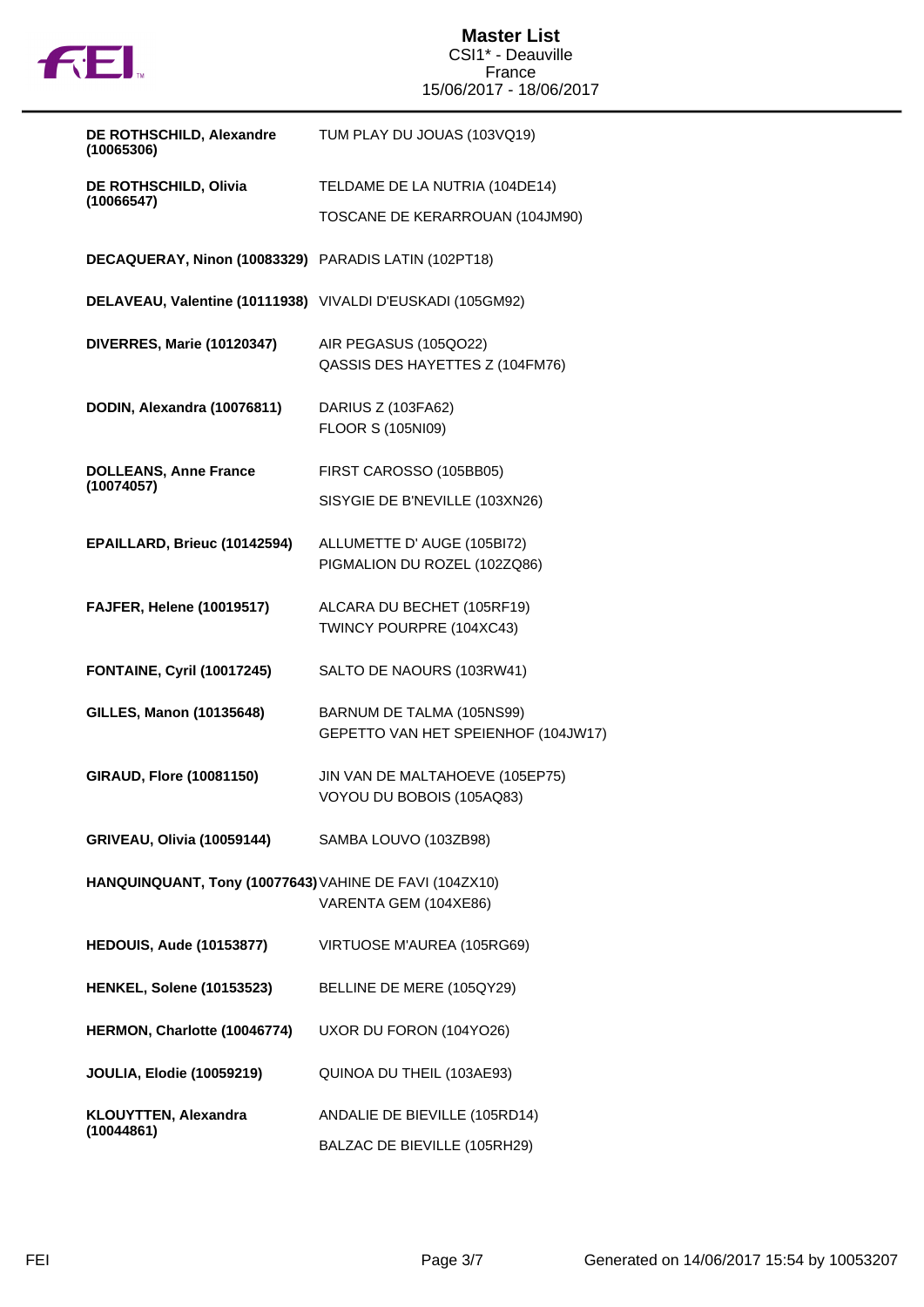

| LANGLOIS, Agathe (10022992)                | DUC DES TOURELLES Z (104UC60)<br>EVELIEN (105PA39)              |
|--------------------------------------------|-----------------------------------------------------------------|
| <b>LE ROUX, Maxime (10087111)</b>          | BIRDIE DU TOULTIA (103YP33)                                     |
|                                            | LEPREVOST, Penelope (10016473) JIVARO VAN T HOOGEINDE (105DU91) |
| LEPREVOST BLINLEBRETON,<br>Eden (10137005) | ELECTRE DES TERDRIX (105KV94)                                   |
|                                            | SIMONETTA DU HAUL (103ZA71)                                     |
| <b>LEVY, Edward (10067126)</b>             | LAGAVULIN 2 (104LY17)                                           |
|                                            | LOCKWOOD, Mathilde (10071342) VANYCHOCOLA M'AUREA (105DP33)     |
| LODENOS, Frederic (10151049)               | AMSTERDAM DES FORETS (105OY88)                                  |
| <b>MAUREL, Jerome (10020959)</b>           | ROCHELLE DU FRAIGNEAU (103HP49)                                 |
| MAURICE, Lionel (10079850)                 | ALABAMA BO REGARD (104ZA78)<br>EDUARD 14 (103DP46)              |
| MESSINA, Marilyn (10106352)                | BERLIN DU LOC'H (105LZ58)<br>TENZOR DE KERASSIGNOL (104KF14)    |
| MEURISSE, Aurore (10065572)                | TASSILLI DE KERGANE (104DV45)                                   |
| <b>MORTEAU, Remi (10039964)</b>            | ULTRASONIC D' AUGE (104JB75)<br>VIVALDI D'AUGE (105BI24)        |
| NANSOT, Quentin (10077225)                 | CZARDAS DES DAMES Z (104HS47)                                   |
| <b>NERAULT, Elise (10096144)</b>           | RAPTOUT DE LYONS (103SL81)                                      |
| NICOLAS, Kiliann (10115371)                | PACIFIC DE DJET (104VK79)                                       |
| PAILLOT, Nicolas (10011560)                | IOMARE DE L'ESKU (104ZK64)<br>TOO LONG WINDSOR Z (105QG34)      |
| PARTOUCHE, Nathan (10141430)               | QUASAR DU TONNERRE (105GE62)                                    |
| <b>RANSON, Noemi (10117382)</b>            | CHATTANO (104SX21)                                              |
| RANSON, Philippe (10086777)                | AEROLUS SOW (103IN82)                                           |
| RAULINE, Christophe (10041240)             | MISTER DAVIER (FRA43893)                                        |
| <b>RIGHINI, Mandy (10059238)</b>           | REVE NOIR D'AUTIZE (103PE82)                                    |
| ROBLIN, Charlotte (10006412)               | TIT SOEUR LULU (104HN40)                                        |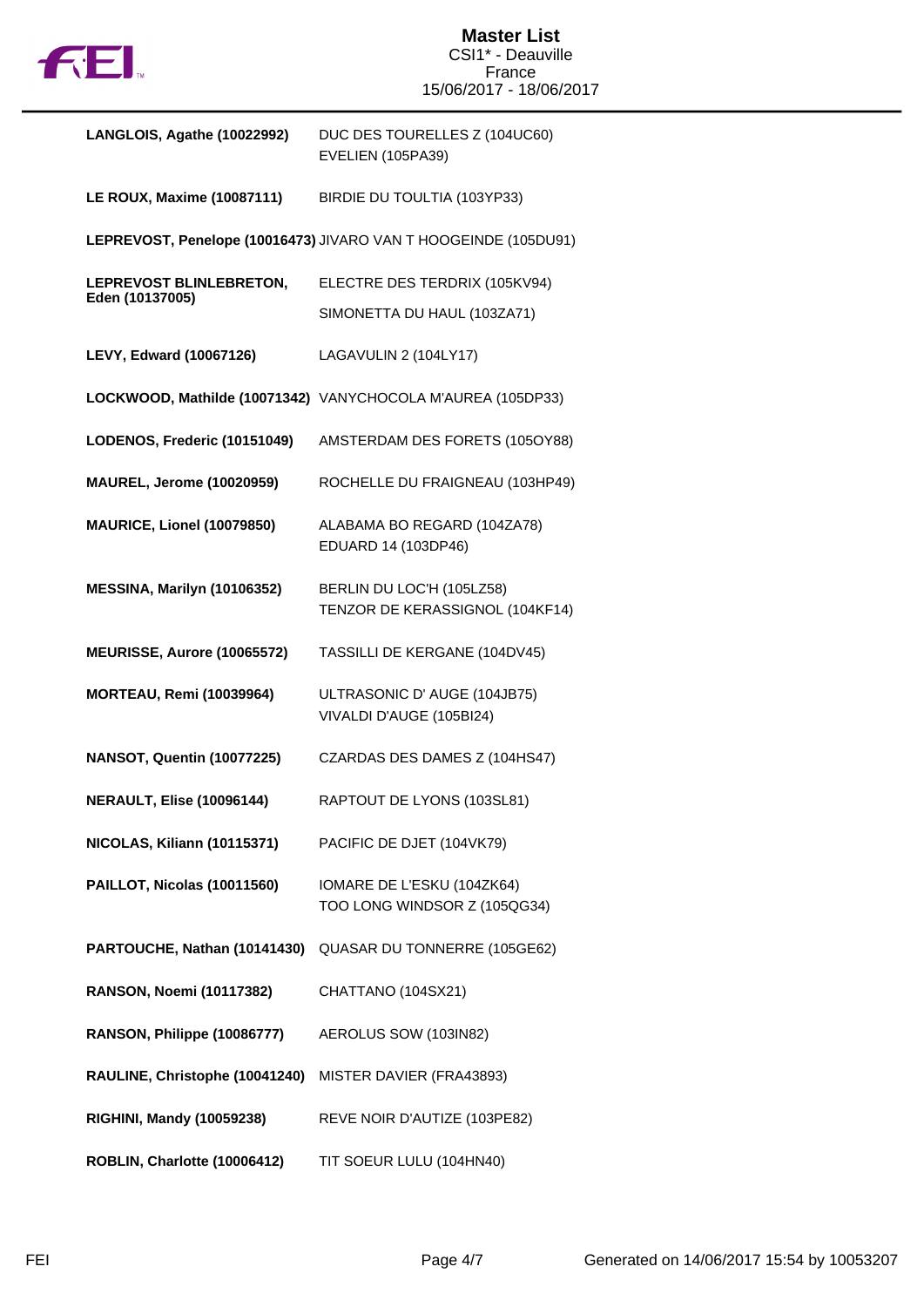

| ROCHEFORT, Louise (10046407)                                | UZAK (104EX87)                                                   |
|-------------------------------------------------------------|------------------------------------------------------------------|
|                                                             | VAVAVOUM (104RK98)                                               |
| <b>SALIBA, Lucie (10060628)</b>                             | SCHEUN DE BAUDRY (104CC59)                                       |
| <b>SAPIN, Marie (10030822)</b>                              | TSAR DE KERSER (104VV08)                                         |
| SCHMIDT, Fabrice (10014953)                                 | STARBUCKS 6 (104EA38)<br>VALDIVA FRIVOLE (105OF78)               |
| <b>SEGALOT, Julia (10118165)</b>                            | APHRODITE (103UV57)<br><b>UNIK CELCO (1040082)</b>               |
| <b>STROM, Isabelle (10006478)</b>                           | BERLINBREAKER M Z (105RO46)                                      |
| TACHET, Victoria (10069993)                                 | ALORA 8 (104PQ92)                                                |
| <b>TARLE, Laurie (10074063)</b>                             | VENT DU LARGE (105AY89)                                          |
| TAVERNE, Gaspard (10021635)                                 | TALAN DE L'ISLE Z (105GM39)                                      |
| TORDJMAN, Estelle (10001243)                                | <b>QUADROS 2 (102UW79)</b><br>TINKY VAN DE CASTERHOEVE (102VE69) |
| <b>TREHOUST, Alice (10069110)</b>                           | WIMBLEDON DH (102PE54)                                           |
| <b>VALES SOALHAT, Lucie</b><br>(10112166)                   | ROCKYFLY DE LANDETTE (103UV87)                                   |
| VANNIER, Benedicte (10058943)                               | REBECCA DE LA DEME (103YA28)                                     |
| <b>VARLET, Patrick (10058971)</b>                           | DAIMLER DU HOUSSOIT (104SL37)<br>GEMME DE FLANDRES Z (103ZJ37)   |
| VERNEUIL, Julie Anne (10089961) REPLIQUE DE BLOYE (103GG31) |                                                                  |
| <b>VICHOT, Lou (10020026)</b>                               | ALTESSE DU DOMAINE (105PD72)                                     |
| <b>VIEIRA, Jeremy (10030634)</b>                            | SOLO DES RUETS (104CC21)                                         |
| ZAMBAUX, Alexandre (10046342) VOLGA TAME (105FL53)          |                                                                  |
| Great Britain<br><b>MORLEY, Louise (10035167)</b>           | Athlete: 1 Horses: 2<br>LANGGELEDEN (105NC45)                    |



Athlete: 1 Horse: 1 RUBIA (102UH25)

LYON VAN DE PLATAAN (105NC46)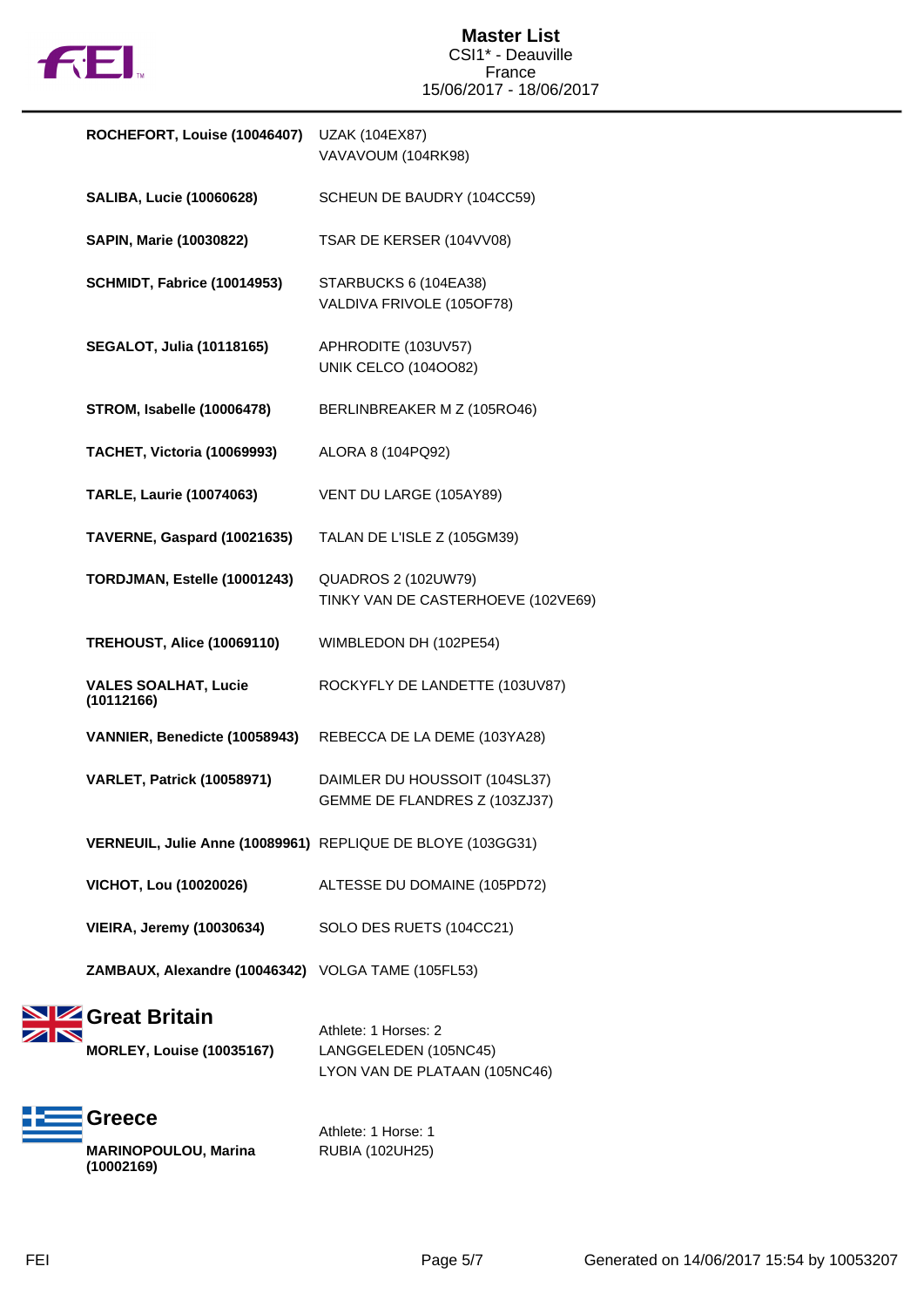

| <b>Italy</b>                                              | Athlete: 1 Horse: 1                                                           |
|-----------------------------------------------------------|-------------------------------------------------------------------------------|
| VITTADINI, Camilla (10033613)                             | BEST OF DE WILSEN (104KK16)                                                   |
| Kyrgyzstan                                                | Athlete: 1 Horses: 2                                                          |
| WORONOV, Konstantin (10138320) BIRKHOF S CORTEZ (102SV74) | HARVEY'S VILLE (104WR25)                                                      |
| <b>New Zealand</b>                                        | Athlete: 1 Horse: 1                                                           |
| <b>WILSON, Grant (10001494)</b>                           | QUINCY LADY (104OR97)                                                         |
| <b>Philippines</b>                                        | Athlete: 1 Horse: 1                                                           |
| AMOR, Chiara (10095593)                                   | NAHAR Z (105IU28)                                                             |
| Portugal<br>MOURA, Bernardo (10023790)                    | Athletes: 2 Horses: 4<br>AIR FORCE GEM (105NY87)<br>ROYAL DREAM GEM (103FS54) |
| <b>ROMAO, Duarte (10013379)</b>                           | APOLLON DU BANNEY (105RF26)<br>DUCHESSE DE LA TOUR VIDAL (105EH37)            |
| <b>Russian Federation</b>                                 | Athlete: 1 Horse: 1                                                           |
| <b>BIBIKOVA, Maria (10059010)</b>                         | ASTRO DELORME (105BW12)                                                       |
| <b>South Africa</b>                                       | Athlete: 1 Horse: 1                                                           |
| <b>FREW, Cara Bianca (10030043)</b>                       | PHEBE DU BIEF (103HF81)                                                       |
| Spain                                                     | Athletes: 2 Horses: 2                                                         |
| EPAILLARD, Susana (10002873)                              | VIRGULE D' AUGE (105BK85)                                                     |
| RUIZ DE VILLA, Itziar (10017952)                          | VANIE DE BLONDEL (104ZI88)                                                    |
| <b>Switzerland</b>                                        | Athletes: 2 Horses: 3                                                         |
| <b>BROWN, Cedric (10121307)</b>                           | SALSA DES POSES (104RM06)                                                     |
| SCHARAPAN, Marie (10080440)                               | <b>BOUMBA (105QT05)</b><br>CADEAU Z (104CJ63)                                 |
| Tunisia                                                   | Athlete: 1 Horse: 1                                                           |
| DAMMAK, Ayoub (10039456)                                  | <b>HORTA (103RP69)</b>                                                        |
| <b>Ukraine</b>                                            | Athletes: 3 Horses: 6                                                         |
|                                                           |                                                                               |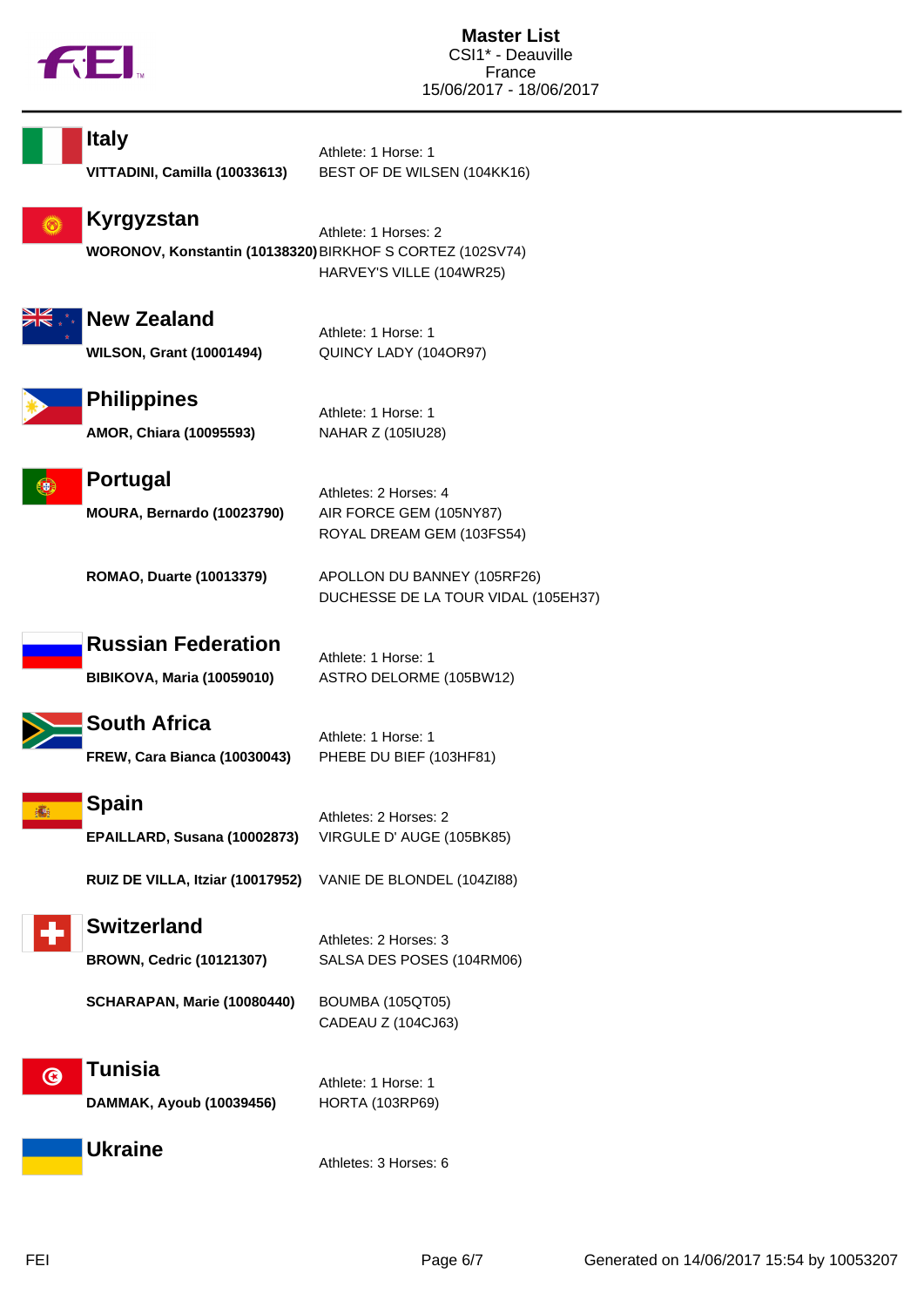

| <b>BONDARIEVA, Anastasiya</b>                        | CAPRI (104DF70)                                            |
|------------------------------------------------------|------------------------------------------------------------|
| (10093713)                                           | TIGRANO (104DD87)                                          |
| SHEINICH, Tetiana (10083183)                         | UN INSTAN DE LA ROQUE (104EW14)<br>URIA DU BIDOU (105JG73) |
| SOLOVIOVA, Alona (10121334)                          | DICASI OH (103SA45)<br>MILLFIELD ULTYMATE (103AY60)        |
| <b>United States of</b><br>America                   | Athletes: 4 Horses: 6                                      |
| HAFFEMAN, Beverly (10039144)                         | CARUSO (ITA43078)<br>JOS DE B'NEVILLE (FRA11753)           |
| HALLMAN, Samantha (10118749)                         | BMC VEYRON (102OB39)<br>FIFI III (103BL15)                 |
| ROCKEFELLER, Ariana (10149787) OUT OF BEAG (105NX32) |                                                            |
| <b>WOODSON, Olivia (10153181)</b>                    | STAIRWAY TO THE STARS (105IL85)                            |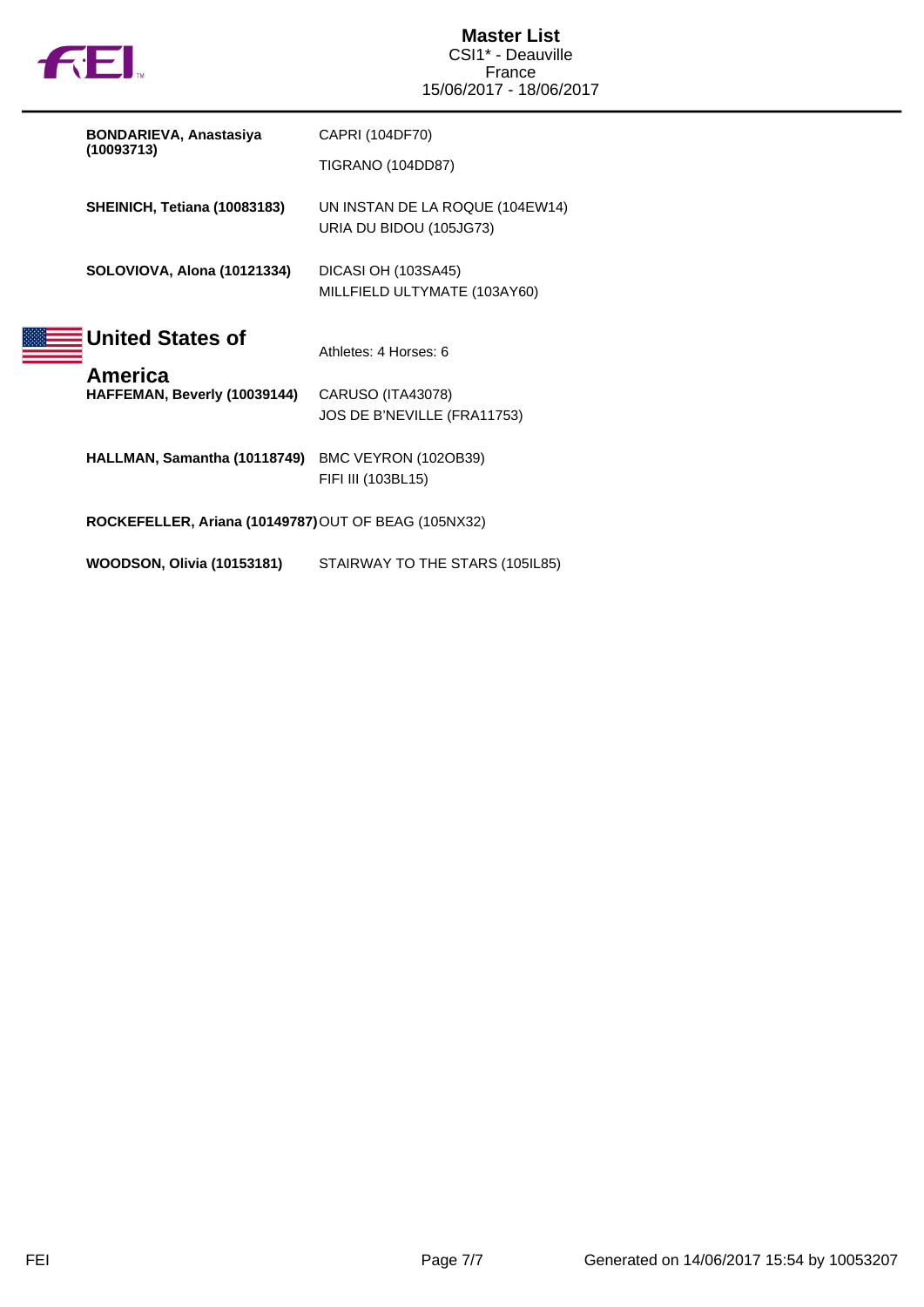

**Master List** CSI2\* - Deauville France 15/06/2017 - 18/06/2017

Countries: 19 Athletes: 90 Horses: 158

| <b>Australia</b>                                           | Athlete: 1 Horse: 1                                                                                                 |
|------------------------------------------------------------|---------------------------------------------------------------------------------------------------------------------|
| GRAHAM, Amy (10013803)                                     | URIELO DES FONTAINES (104TU88)                                                                                      |
| <b>Belgium</b><br>CLAEYS, Jan (10078520)                   | Athletes: 6 Horses: 10<br>CHARMEUR VAN HET KLOOSTERHOF (103GY57)<br>IGOR UNION (104LL35)                            |
| DECROIX, Gaetan (10001396)                                 | CONNIE BLUE Z (104VQ62)<br><b>EMMA VP (103FD87)</b>                                                                 |
| <b>DENUIT, Celine (10151594)</b>                           | CHACCO BLUE (1040099)                                                                                               |
| LENOBLE, Marine (10075076)                                 | BUGSY MALONE D'HOF TEN BOS (103VT98)                                                                                |
| SIMON, Yves (10003111)                                     | DELHI D'ESQUELMES (104VG99)<br>GRAND CRU VD MULLEGRACHT (104IX81)<br>JALISCO W VAN DE WOLVENHOEK (105OG02)          |
|                                                            | VAN LAETHEM, Pascal (10044685) DALTON DES HAYETTES (104TD71)                                                        |
| <b>Dominican Republic</b><br>PELLERANO, Rogelio (10063870) | Athlete: 1 Horses: 2<br>PRECIEUSE PLATIERE (102XW98)<br>USHUAIA DE LA ROQUE (104IX13)                               |
| <b>Finland</b><br><b>BROÄNDA, Emma (10065523)</b>          | Athlete: 1 Horses: 3<br>JUNIPER ROMEO (102VI75)<br><b>NORRIS (104OA72)</b><br>SECRET HOPE (104NY93)                 |
| <b>France</b><br>ANCIAUME, Timothee (10002943)             | Athletes: 63 Horses: 112<br><b>QUALIDO 3 (105AX55)</b><br>ULSTER DE NANTUEL (104MC97)<br>ULTRA DU REVERDY (104KO02) |
| <b>ANGOT, Eugenie (10001248)</b>                           | FIREFLY VII (104FO86)<br>TURQUOISE D'IVRAIE (104MT06)                                                               |
| ANGOT, Reynald (10000388)                                  | VINTADGE DE LA ROQUE (104YE70)<br>VISCONTI DU TELMAN (104XQ46)                                                      |
| <b>BALLEUX, Vincent (10006970)</b>                         | SAPERLIPOPETTE D'ISLE (103QH17)<br>SIGNEE LULU (103XU96)<br>VALSEUSE DE TERLONG (105DS43)                           |
| BERTRAND, Felicie (10022456)                               | CARUSSO LS LA SILLA (MEX40260)                                                                                      |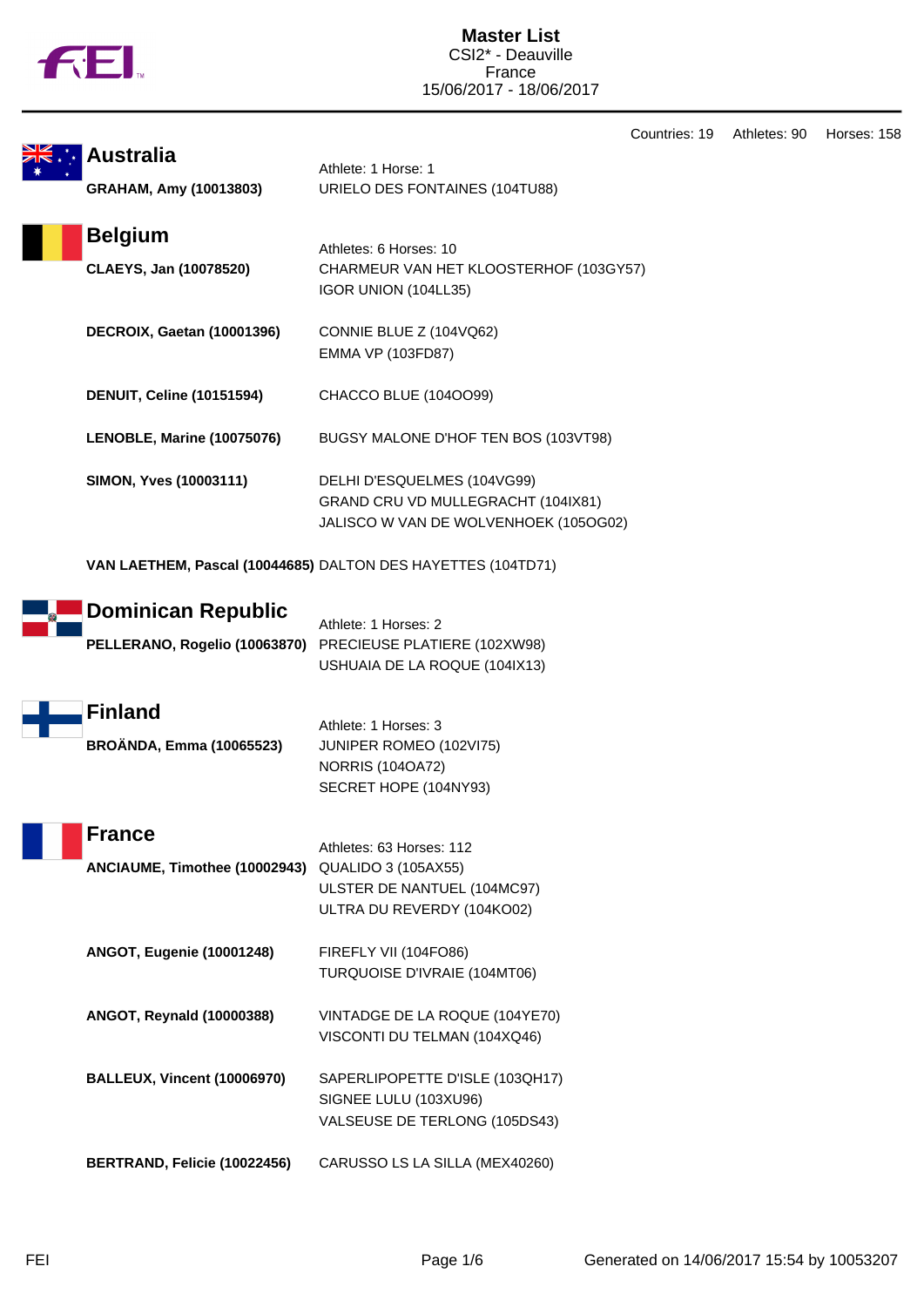

## **Master List** CSI2\* - Deauville France 15/06/2017 - 18/06/2017

| <b>BLIN LEBRETON, Guillaume</b><br>(10008587)           | ROMY DE DAMPIERRE (104BR99)                               |
|---------------------------------------------------------|-----------------------------------------------------------|
|                                                         | UNO DE CERISY (104FP01)<br>URTICAN DE MARS (105HZ46)      |
| <b>BOUDANT, Francois Xavier</b><br>(10001364)           | CHECKPOINT CHACCO (103YJ67)                               |
|                                                         | VERTIGE DE GALARZACS (105AQ60)                            |
| BOUGUENNEC, Regis (10019521) JACKSON (104MW15)          |                                                           |
| BOULARD, Christel (10020761)                            | COULEUR D'ICK (104WK43)<br>VELOURS DE SOIE (105EF44)      |
| <b>BOURSET MARCELLAS, Florent</b><br>(10104925)         | VIVA DU GRIZZLY (105CJ07)                                 |
| <b>BOUTON, Marine (10022515)</b>                        | VIRUS DES CABANES (104HC86)<br>ZORRO H (102XW82)          |
| BREANT, Geoffroy (10019207)                             | GRAVINA VD DONKHOEVE (103RG90)                            |
| <b>BREUL, Hugo (10022524)</b>                           | FOLLINA VAN TER HULST (103GX81)<br>UTAHMANO ALU (104QF01) |
| <b>BREUL, Robert (10002634)</b>                         | SOPRANO DE TILENN (103RZ75)                               |
| CHAMPION, Alexis (10008858)                             | EJETHA (105BN12)<br>RIDJAG DE BELHEME (104TS48)           |
| <b>CIMOLAI, Pierre (10019523)</b>                       | UPSILON DE LA LINIERE (104KE77)                           |
| COCK, Rudy (10016474)                                   | HUXLY BLESSE VT ASSCHAUT (104CZ58)                        |
| <b>CONDE FERREIRA, Camille</b>                          | TRIADE DES FELINES (104DB77)                              |
| (10073783)                                              | VALGO DES FELINES (105GK76)                               |
| <b>CORAL, Edouard (10022627)</b>                        | RASPOUTINE MALPIC (103XN51)<br><b>USHER (104GW53)</b>     |
| COUDRIN, Audrey (10022636)                              | <b>UBAYE DE BUS (104IS51)</b>                             |
| <b>COUTUREAU, Bruno (10060392)</b>                      | VENEZIA D'ELKE (105FA01)                                  |
| DAVID, Frédéric (10064072)                              | SAXO DE LA ROQUE (103MD06)<br>UREKA DE ROY (104YP41)      |
| DE CHAMBORD, Alice (10093766) TAXUS BIOAGRICO (102MD86) |                                                           |
|                                                         |                                                           |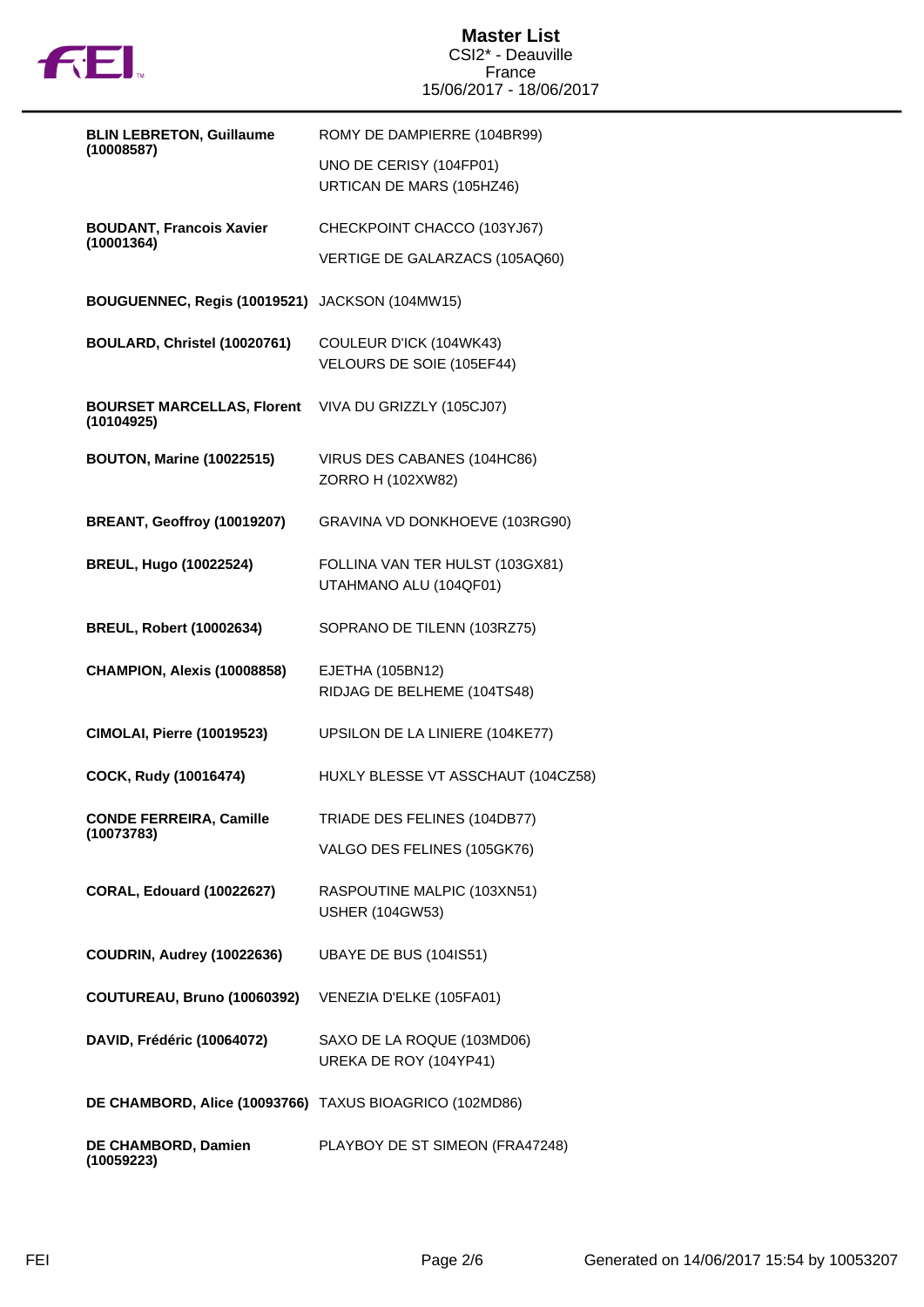

|                                                      | DE COLIGNY, Geoffroy (10032855) RAIMONDO DU PLESSIS (103QK27)<br>RAPSODIE DU LESME (103QK48)<br>UGANO CASTELFORTE (104RC47) |
|------------------------------------------------------|-----------------------------------------------------------------------------------------------------------------------------|
| DE ROTHSCHILD, Alexandre                             | PENDJAB DU ROYET (102XQ06)                                                                                                  |
| (10065306)                                           | QUEELETTA (104GU92)                                                                                                         |
| DECAQUERAY, Ninon (10083329)                         | RADJAR MAIL (104AT60)                                                                                                       |
| DELAVEAU, Patrice (10002477)                         | VESTALE DE MAZURE HDC (104SH39)                                                                                             |
| DEROUBAIX, Alexis (10062733)                         | SOHO DU PLESSIS (104BQ75)<br>VICI DU PLESSIS (105GJ88)                                                                      |
| EPAILLARD, Julien (10001850)                         | SHERIFF DE LA NUTRIA LM (103ZJ12)<br>USUAL SUSPECT D'AUGE (104MQ11)                                                         |
| <b>GAUTIER, Alexis (10000648)</b>                    | CHIANCIANO (104QQ64)<br>TOP GUN SEMILLY (104EW83)<br>URICO ROUGE (104OX36)                                                  |
|                                                      | GILBERT, Anne Claire (10039920) VIOLETA DE TOURTOULOU (105BE26)                                                             |
| GOLLIOT, Benjamin (10056336)                         | CALIMERO DE LAUBRY (103IO98)<br>RIGOLETTO LS (104XF85)                                                                      |
| HANQUINQUANT, Tony (10077643) CHACCO ROUGE (103QT40) | SULTANE DES IBIS (103MD02)                                                                                                  |
| HECART, Adeline (10057028)                           | VENDETTA DE LA ROQUE (104SE95)<br>VITAL CHANCE (104PE06)                                                                    |
| <b>HECART. Michel (10011454)</b>                     | ULTIME DE LA ROQUE (104PK46)<br>VENDETTA DE COSSIGNY (105AE42)<br>VIP DE LA ROQUE (104PK71)                                 |
| JEANNIN, Florent (10020594)                          | VALENTINE DE CHALUSSE (104XH84)<br>VALOU DU LYS (104NM73)                                                                   |
| LAMBERT, Mathieu (10022987)                          | A WAKANDA DU VERT VALLON (105EC11)<br>VADROUILLE D'PEUPLIER (105DQ25)                                                       |
| LAMBERT, Thomas (10006968)                           | THALIE ST LOISE (104IA75)<br>TIENANMEN D'ARGENCES (104HL55)<br>UNIVERS DE CH'TI (104TW83)                                   |
| LANGLOIS, Agathe (10022992)                          | EVELIEN (105PA39)                                                                                                           |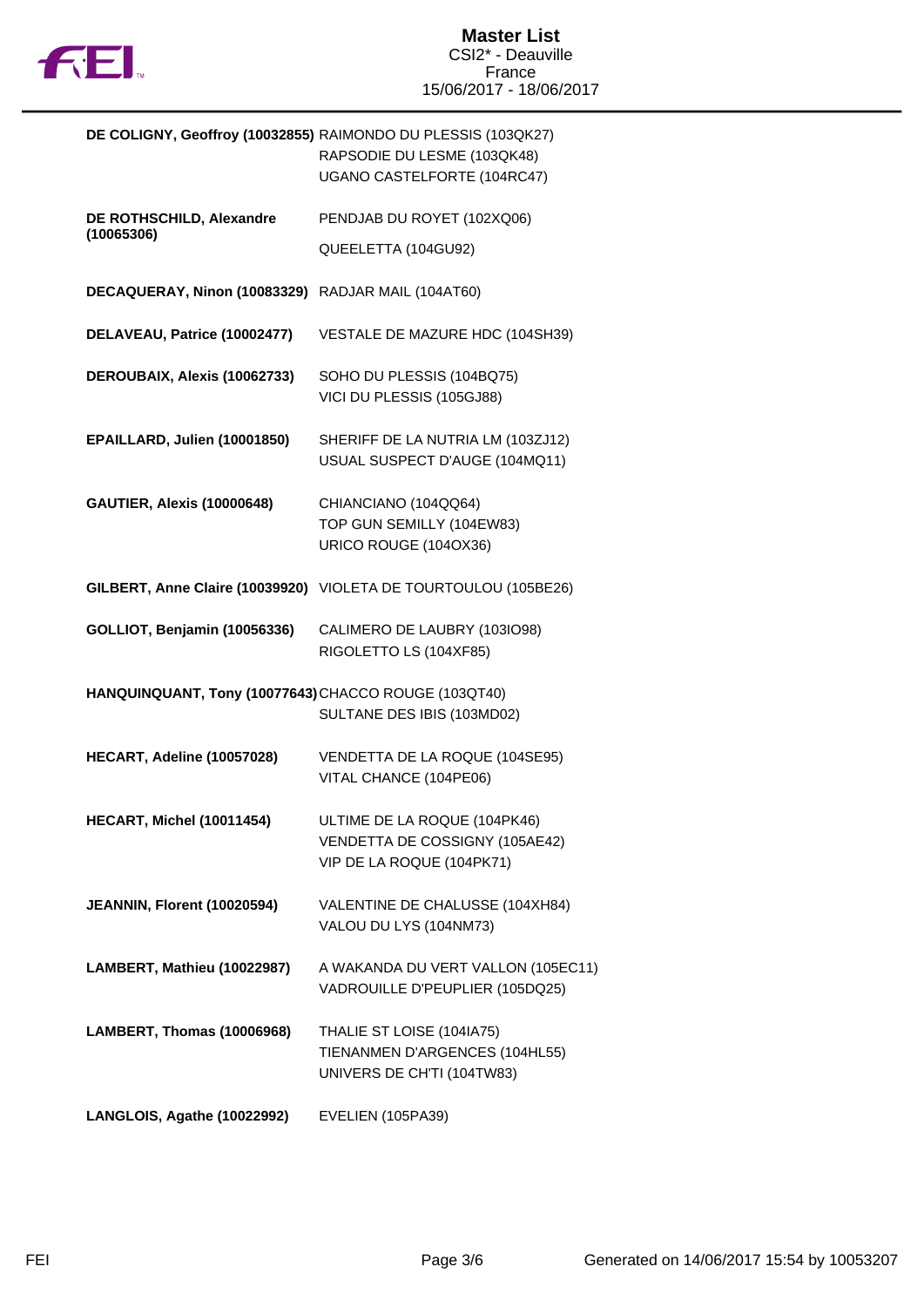

| LEPREVOST, Penelope (10016473) ILENA DE MARIPOSA (104OA60) |                            |
|------------------------------------------------------------|----------------------------|
|                                                            | VIRGULE DE MELCA (105IM78) |

| <b>LEVY, Edward (10067126)</b>                          | <b>QUINA (103EE89)</b><br>RAFALE D'HYVERNIERE (103ZB87)<br>STARLETTE DE LA ROQUE (103SJ90)       |
|---------------------------------------------------------|--------------------------------------------------------------------------------------------------|
| LOCKWOOD, Mathilde (10071342) VINCE LESVANIEL (104TY93) |                                                                                                  |
| MAURICE, Lionel (10079850)                              | TAKINE DES ETISSES (103ZG15)                                                                     |
| MISRAOUI, Sylvain (10002888)                            | UZELIEN (104LR36)                                                                                |
| NICOLAS, Caroline (10000922)                            | INOUI VAN HEISTE (105DF33)                                                                       |
| PAILLOT, Nicolas (10011560)                             | SABINE DES IBIS (104JN01)                                                                        |
| <b>PAILLOUX, Marie (10023190)</b>                       | DJAMI DU CALVAIRE (105EU68)                                                                      |
| RAGOT, Alix (10060365)                                  | PAM'ELLA DU MOULIN (102VA06)<br>VEGA O'MOULIN (104YW72)<br>VIOLA O'MOULIN (105CF99)              |
| <b>RIGAUT, Syndie (10017117)</b>                        | IVOR V/H APPELSVOORDEHOF (104GR36)<br>VILKANO DE FETAN (104RO76)<br>VINTAG CASTELFORTE (104RO92) |
| ROUSSEAU, Thomas (10008403)                             | RED QUEEN DAVIER (103YU32)<br>TORE DE LONGUENEE (104LX00)                                        |
| ROZIER, Philippe (10002549)                             | AMERIGO (103EH21)<br>BALOU'S ERBE (102WA53)                                                      |
| <b>SALIBA, Lucie (10060628)</b>                         | ULTIMA DE RAVEL (104MS67)                                                                        |
| SAPIN, Marie (10030822)                                 | FIORETTA VAN T EIGENLO (103AZ18)<br>REQUIN DE LANDETTE (103Cl32)                                 |
| SCHMIDT, Fabrice (10014953)                             | VAGABON DES FORETS (105AT41)<br>VIKING D'LA ROUSSERIE (104PZ71)                                  |
| <b>SEGALOT, Julia (10118165)</b>                        | UR DE PELEBEN (104MR16)                                                                          |
| <b>STROM, Isabelle (10006478)</b>                       | AIR JONHSEN Z (103LB31)<br>DOLCE VITA KDW Z (104NJ57)                                            |
| TACHET, Victoria (10069993)                             | FOR JUMP 7 (103BA20)<br>SEABEA SWEET D'OR (104SY36)<br>UNIVERS DU VINNEBUS (104HX46)             |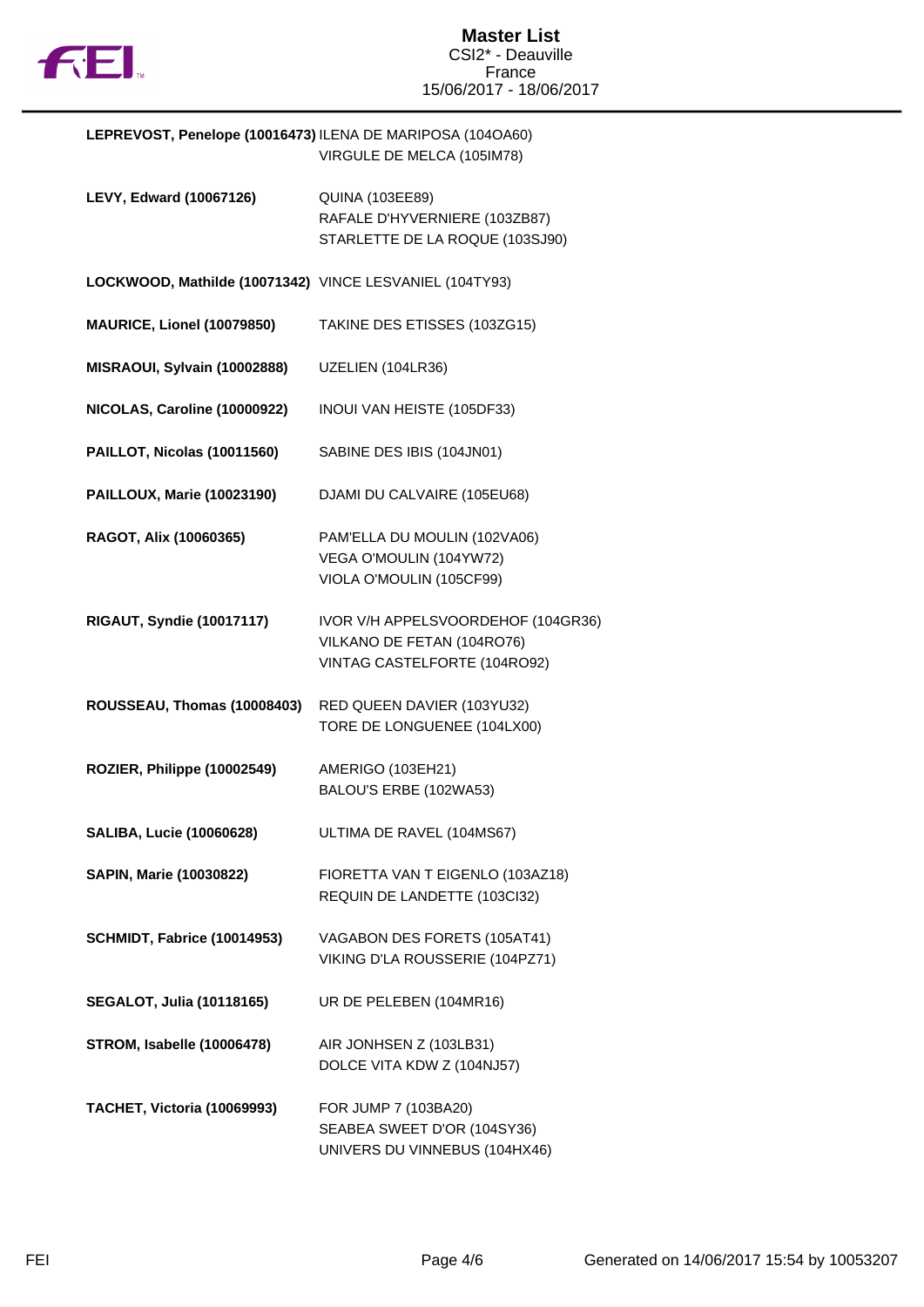|         | <b>FEL</b>                                                         | <b>Master List</b><br>CSI2* - Deauville<br>France<br>15/06/2017 - 18/06/2017 |
|---------|--------------------------------------------------------------------|------------------------------------------------------------------------------|
|         | <b>TREHOUST, Alice (10069110)</b>                                  | QUIRIA D'ORION (103CX41)<br>VERTIGO DU DESERT (104OQ48)                      |
|         | <b>TYBERG, Alexia (10060308)</b>                                   | QUICK BOY DU LYS (102NK01)                                                   |
|         | <b>VAN COLEN, Axel (10061246)</b>                                  | CHERISMA Z (104FP68)<br>COCO RICO (103UE74)<br>VIVA D'OLBICHE (104YU56)      |
|         | <b>VARLET, Patrick (10058971)</b>                                  | CALGARY DES GY (104UD98)                                                     |
|         | ZAMBAUX, Alexandre (10046342) FLEUR VAN LOO (103FN33)              |                                                                              |
|         | Great Britain<br><b>ALSTON, Louise (10110146)</b>                  | Athletes: 3 Horses: 5<br>DOUBLET (104SO78)<br>MACK THE KNIFE (104LO18)       |
|         | <b>MORLEY, Louise (10035167)</b>                                   | MARCOLAS G (GBR40603)                                                        |
|         | SKELTON, Chelsea (10107569)                                        | CARAMBA (104JB70)<br>MILLFIELD BALONEY (104KW64)                             |
| $\odot$ | <b>India</b><br><b>SAHNEY, Maryk (10142939)</b>                    | Athlete: 1 Horse: 1<br>SHK CENTURIA (104FA13)                                |
| ✿       | <b>Israel</b><br><b>GOLOMBEK, Arly (10109677)</b>                  | Athlete: 1 Horse: 1<br>DOLCE VITA (103WL17)                                  |
|         | <b>Italy</b><br>VITTADINI, Camilla (10033613)                      | Athlete: 1 Horse: 1<br>PRINCE DU COUREAU (102PM41)                           |
|         | Kyrgyzstan<br>WORONOV, Konstantin (10138320) CORRANDOS S (103GX53) | Athlete: 1 Horse: 1                                                          |
|         | <b>New Zealand</b><br><b>WILSON, Grant (10001494)</b>              | Athlete: 1 Horses: 2<br>TRIX TRAX (104FB09)<br>UN DIAMANT DU NEVEZ (103UN84) |
|         | <b>Philippines</b><br>AMOR, Chiara (10095593)                      | Athlete: 1 Horse: 1<br>DEVONPORT 2 (104XA71)                                 |
|         | <b>Portugal</b>                                                    | Athlete: 1 Horses: 3                                                         |